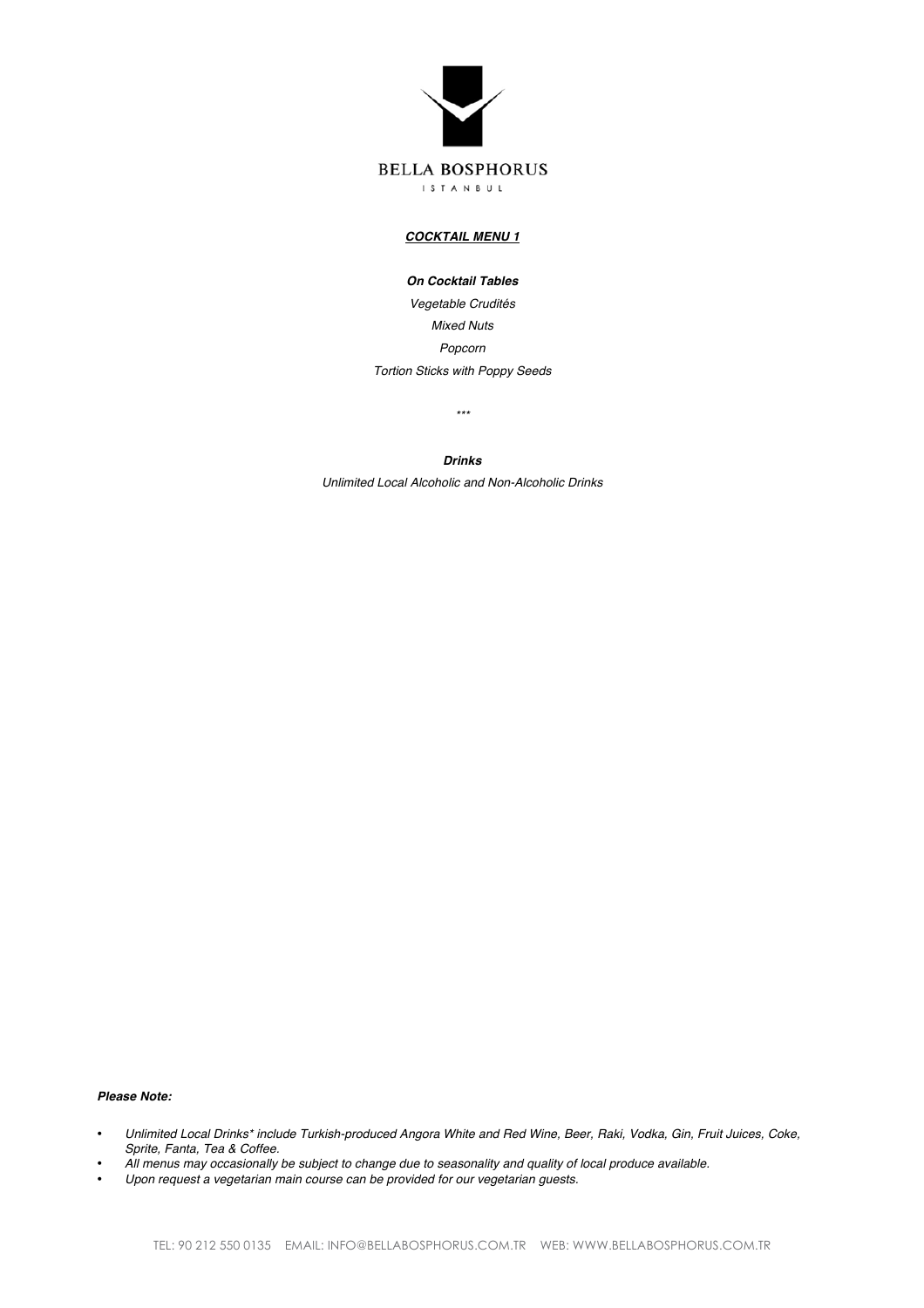

## *COCKTAILS AND CANAPÉS MENU 2*

# *On Cocktail Tables*

*Vegetable Crudités Chips Popcorn \*\*\**

# *Cold Canapés*

*Olive Paste with Grilled Capia Peppers on Slices of Brown Bread*

*Circassian Chicken Pate Canapé with Walnuts*

*Tartlets Topped with Grilled Eggplant*

*Sauted Mushrooms on Tost Melba*

*\*\*\**

#### *Warm Canapés*

*Cocktail Sausages with Mustard Sauce Mitite Meatballs*

*Baked Cheese Pastry*

*\*\*\**

# *Dessert*

*Panna Cotta with Blackberry Sauce, Served in Shot Glasses \*\*\**

# *Drinks*

*Unlimited Local Alcoholic and Non-Alcoholic Drinks*

*Please Note:*

- *Unlimited Local Drinks\* include Turkish-produced Angora White and Red Wine, Beer, Raki, Vodka, Gin, Fruit Juices, Coke, Sprite, Fanta, Tea & Coffee.*
- *All menus may occasionally be subject to change due to seasonality and quality of local produce available.*
- *Upon request a vegetarian main course can be provided for our vegetarian guests.*